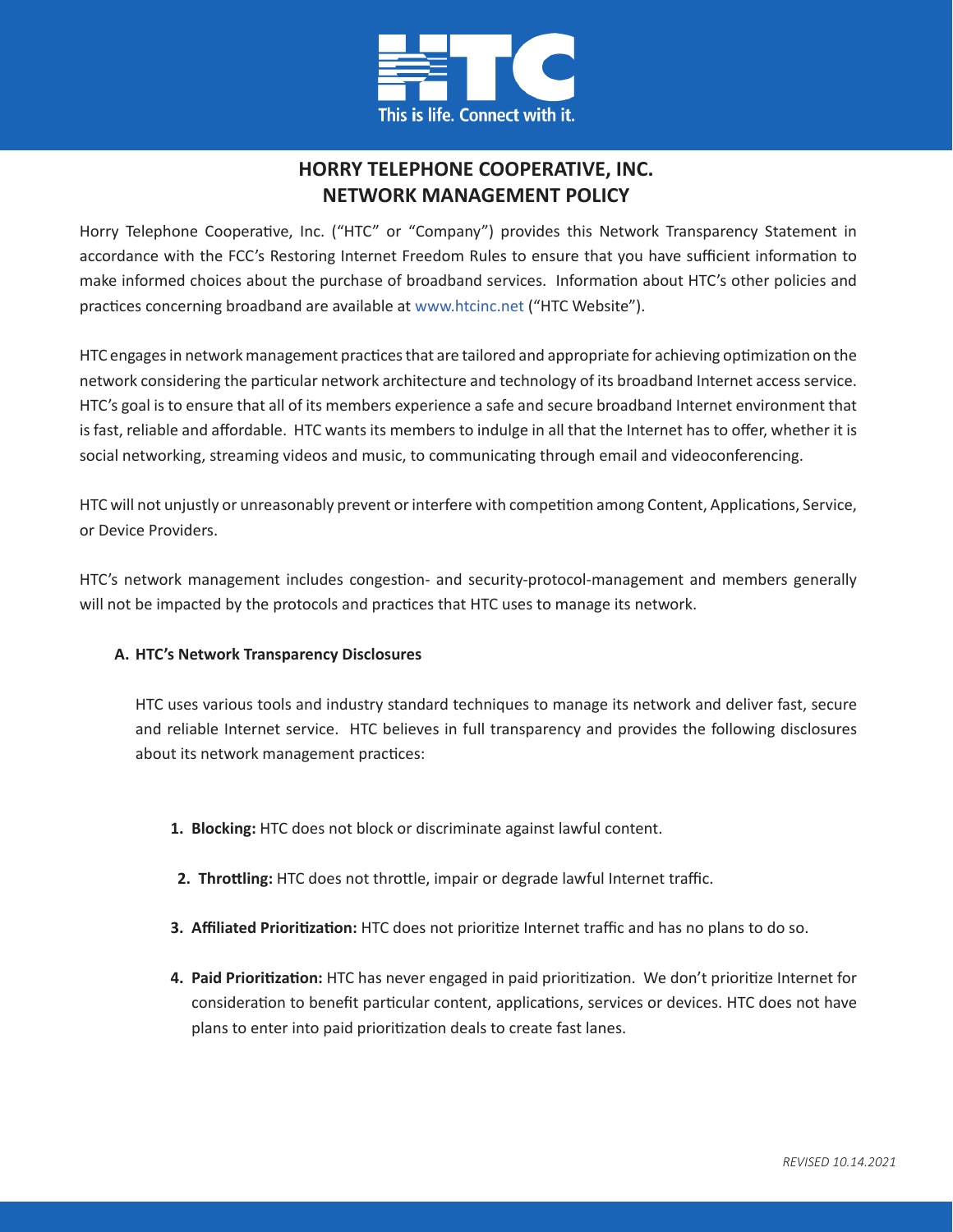**5. Congestion Management:** HTC monitors the connections on its network in the aggregate on a continuous basis to determine the rate of utilization. If congestion emerges on the network, HTC will take the appropriate measures to relieve congestion.

On HTC's network, all members have access to all legal services, applications and content online and, in the event of congestion, most Internet activities will be unaffected. Some members, however, may experience longer download or upload times, or slower surf speeds on the web if instances of congestion do occur on HTC's network.

Members using conduct that abuses or threatens the HTC network or which violates the company's Acceptable Use Policy or the Internet Service Agreement will be asked to stop any such use immediately. A failure to respond or to cease any such conduct could result in service suspension or termination.

HTC's network and congestion management practices are 'application-agnostic', based on current network conditions, and are not implemented based on members' online activities, protocols or applications. HTC's network management practices do not relate to any particular member's aggregate monthly data usage.

HTC also checks for abnormal traffic flows, network security breaches, malware, loss, and damage to the network. If a breach is detected or high-volume users are brought to light by complaint, HTC provides notification to the member via email or phone. If a violation of HTC's policies has occurred and such violation is not remedied, HTC will seek to suspend or terminate that member's service.

- **6. Application-Specific Behavior:** Except as may be provided elsewhere herein, HTC does not currently engage in any application-specific behaviors on its network. Members may use any lawful applications with HTC.
- **7. Device Attachment Rules:** Members must use PPPoE for authentication of point to point connections between devices on the network. There is a limit of one (1) PPPoE session per account. For best results, DSL modems, wireless modems, or other proprietary network gateways used on the HTC broadband network should be provided by HTC. Members may attach devices of their choosing to their modems, including wired or wireless routers, laptops, desktop computers, video game systems, televisions, or other network-enabled electronics equipment. However, members are responsible for ensuring that their equipment does not harm HTC's network or impair the service of other members. HTC is not responsible for the functionality or compatibility of any equipment provided by its members. Members are responsible for securing their own equipment to prevent unauthorized access to HTC's broadband network by third parties and will be held responsible for the actions of such third parties who gain unauthorized access through unsecured member equipment.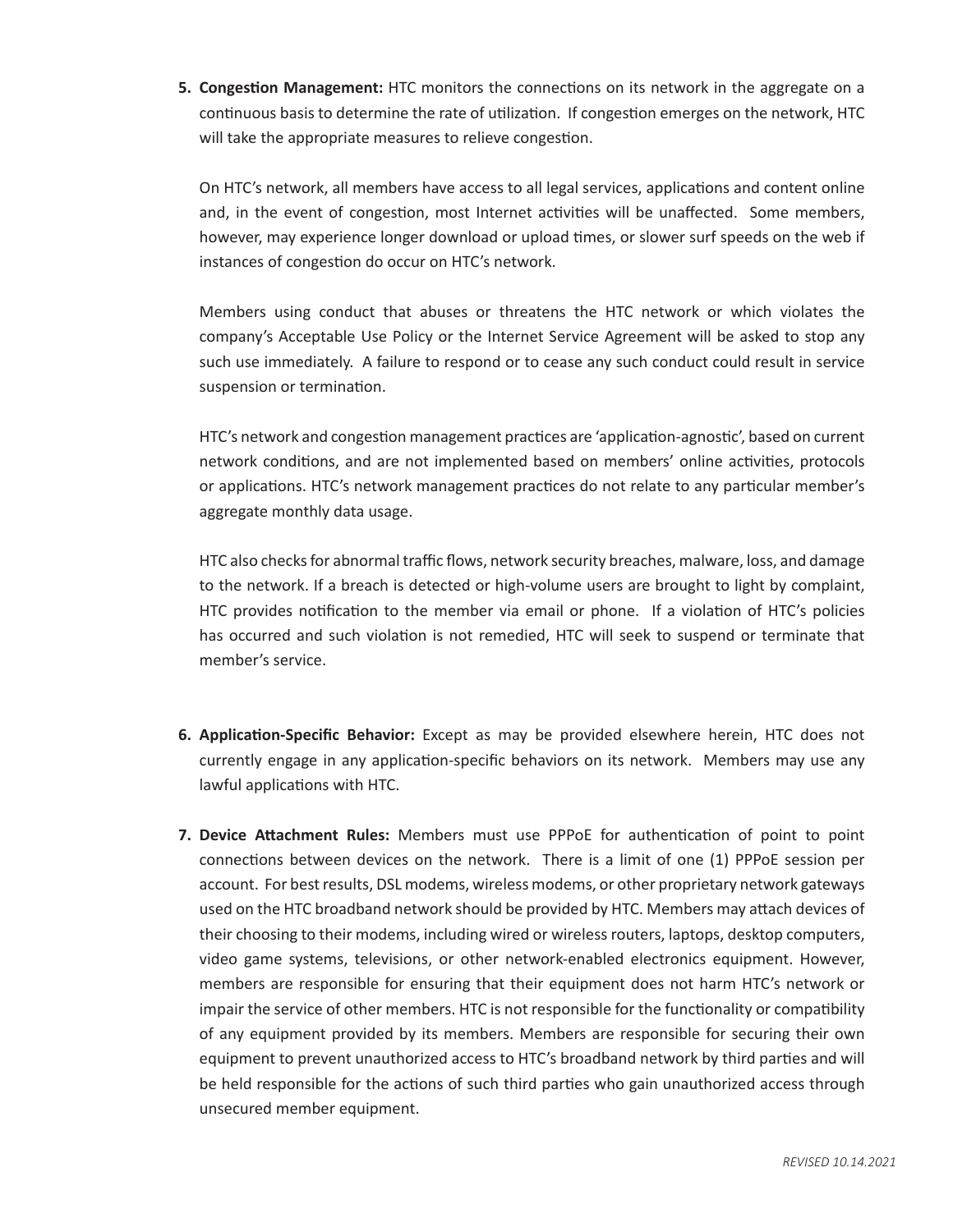8. **Network Security:** HTC knows the importance of securing its network and members from network threats and annoyances. The company promotes the security of its network and patrons by protections from such threats as spam, viruses, firewall issues, and phishing schemes. HTC also deploys spam filters in order to divert spam from an online member's email inbox into a quarantine file while allowing the member to control which emails are identified as spam. Members may access the spam files through the email. Spam files are automatically deleted if not accessed within 30 days.

As its normal practice, HTC does not block any protocols, content or traffic for purposes of network management, but HTC may block or limit such traffic as spam, viruses, malware, or denial of service attacks to protect network integrity and the security of our members.

### **B. Network Performance**

#### 1**. Service Descriptions**

HTC deploys hardwired broadband Internet access to its subscribers via fiber optic technologies.

#### 2**. Network Performance**

HTC makes every effort to support advertised speeds and will dispatch repair technicians to member sites to perform speed tests as needed to troubleshoot and resolve speed and application performance caused by HTC's network. HTC measures availability, latency, and aggregate utilization on the network and strives to meet internal service level targets. HTC is also required by the FCC to test a random set of members for speed and latency periodically during the year. This transparency statement discloses that HTC will perform these tests. If additional equipment is required for a selected member for this testing, HTC will contact the member to schedule installation of the equipment.

However, the bandwidth speed at which a particular distant website or other Internet resources may be downloaded, or the speed at which your member information may be uploaded to a distant website or Internet location is affected by factors beyond HTC' control, including the speed of the connection from a distant web server to the Internet, congestion on intermediate networks, and/ or limitations on your own computer equipment, including a wireless router. In addition, your service performance may be affected by the inside wiring at your premise. Accordingly, you, the member, must consider the capabilities of your own equipment when choosing a HTC broadband service. Your computers and/or wireless or other networks in your homes or offices may need an upgrade in order to take full advantage of the chosen HTC broadband plan.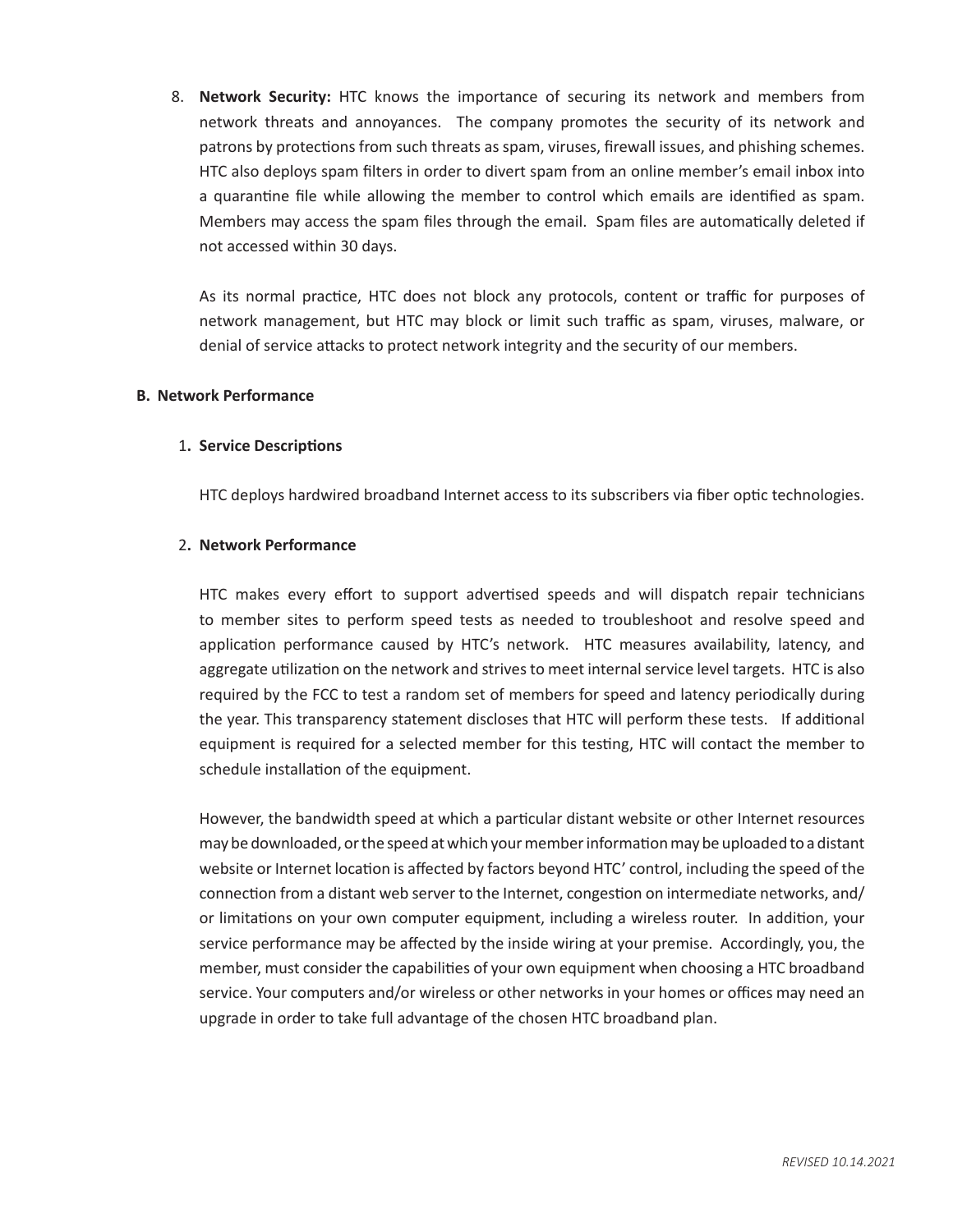| <b>Residential Cable</b><br><b>Modem Tier</b> | <b>Advertised Speed</b><br><b>Download</b> | <b>Advertised Speed</b><br><b>Upload</b> | <b>Performance</b><br>Latency        | <b>Performance</b><br><b>Packet Loss</b> |
|-----------------------------------------------|--------------------------------------------|------------------------------------------|--------------------------------------|------------------------------------------|
| Standard                                      | 300 Mbps                                   | 20 Mbps                                  | 15 <sub>ms</sub>                     | $-1%$                                    |
| Premium                                       | 500 Mbps                                   | 20 Mbps                                  | 15 <sub>ms</sub>                     | $-1%$                                    |
| Ultra                                         | 1000 Mbps                                  | 20 Mbps                                  | 15 <sub>ms</sub>                     | $-1%$                                    |
|                                               |                                            |                                          |                                      |                                          |
| <b>Residential Cable</b><br><b>Fiber Tier</b> | <b>Advertised Speed</b><br><b>Download</b> | <b>Advertised Speed</b><br><b>Upload</b> | <b>Performance</b><br><b>Latency</b> | <b>Performance</b><br><b>Packet Loss</b> |
| Standard                                      | 300 Mbps                                   | 300 Mbps                                 | 15 <sub>ms</sub>                     | $-1%$                                    |
| Premium                                       | 500 Mbps                                   | 500 Mbps                                 | 15 <sub>ms</sub>                     | $-1%$                                    |
| Ultra                                         | 1000 Mbps                                  | 500 Mbps                                 | 15 <sub>ms</sub>                     | $-1%$                                    |
|                                               |                                            |                                          |                                      |                                          |
| <b>Residential Cable</b>                      | <b>Advertised Speed</b>                    | <b>Advertised Speed</b>                  | <b>Performance</b>                   | <b>Performance</b>                       |
| <b>DSL</b>                                    | <b>Download</b>                            | <b>Upload</b>                            | <b>Latency</b>                       | <b>Packet Loss</b>                       |
| Standard                                      | 10 Mbps                                    | 1 Mbps                                   | 15 <sub>ms</sub>                     | $-1%$                                    |
|                                               |                                            |                                          |                                      |                                          |
| <b>Business</b>                               | <b>Advertised Speed</b>                    | <b>Advertised Speed</b>                  | <b>Performance</b>                   | <b>Performance</b>                       |
| <b>Tier</b>                                   | <b>Download</b>                            | <b>Upload</b>                            | Latency                              | <b>Packet Loss</b>                       |
| Standard                                      | 100 Mbps                                   | 10 Mbps                                  | 15 <sub>ms</sub>                     | $-1%$                                    |
| Premium                                       | 200 Mbps                                   | 10 Mbps                                  | 15 <sub>ms</sub>                     | $-1%$                                    |
| Ultra                                         | 300 Mbps                                   | 20 Mbps                                  | 15 <sub>ms</sub>                     | $-1%$                                    |

Members can test their actual speeds using the speed test found on the Cooperative's website http://htcnetracer.speedtestcustom.com or https://www.speedtest.net. HTC utilizes available systems and processes that allow the Cooperative to measure the performance of the HTC controlled network against advertised speeds.

# **VII. Specialized Services**

HTC does not provide specialized services at this time.

# **VIII. Device Attachment Rules**

HTC provides DSL modems, FTTH residential gateways and cable modems as part of its broadband services. Members may attach any industry standard device beyond the residential gateway, DSL modem or cable modem. If HTC discovers a member device is harmful to its network, HTC has the right to request that the member remove such device.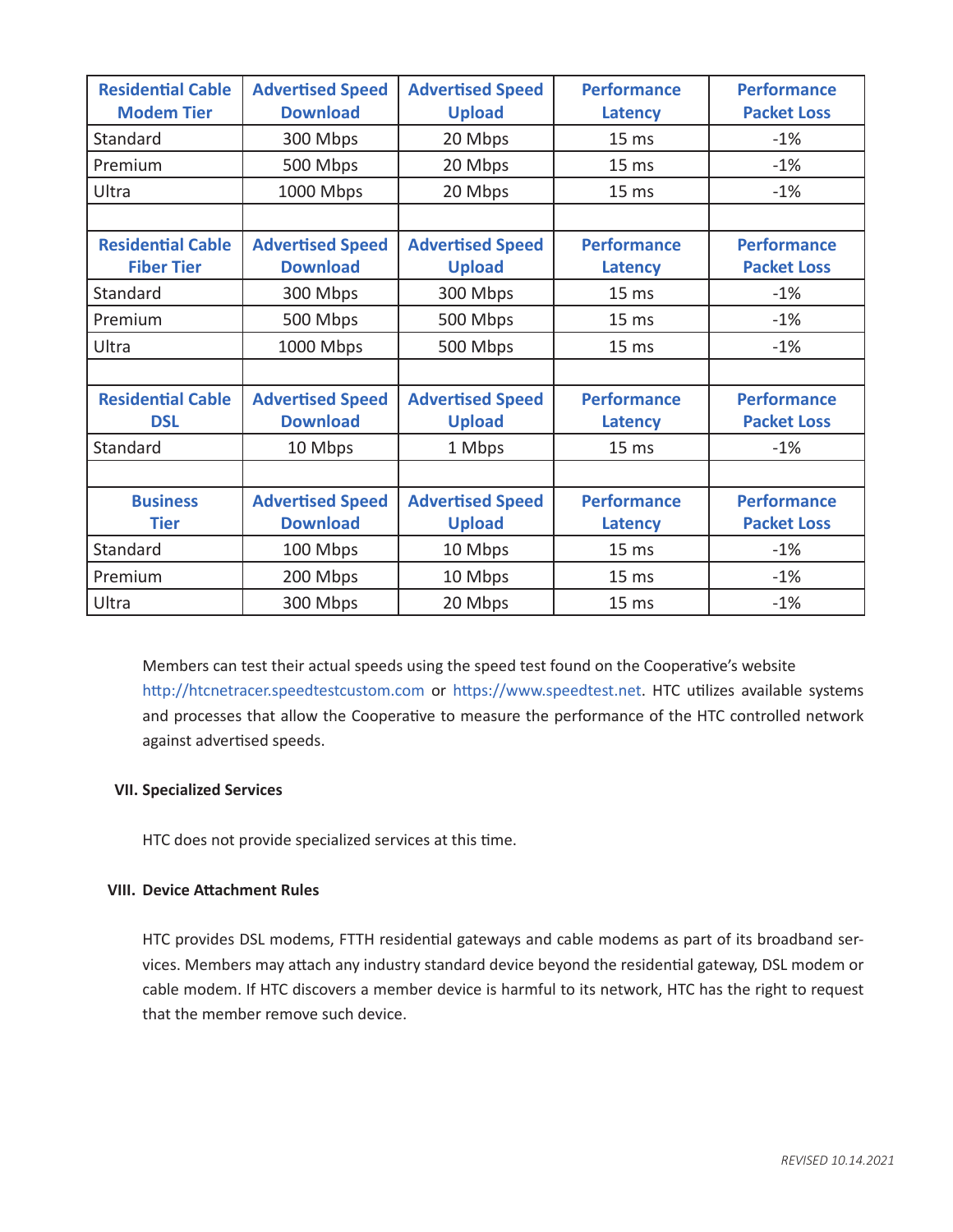## **IX.Other Notices**

In addition to this Network Management Policy, all other notices as listed below can be found on the HTC website. [https://www.htcinc.net/htc-policy-guidelines]

- Acceptable Use Policy
- Internet Service Agreement
- Internet Privacy Policy
- Spam Policy
- Website Legal Disclaimer
- Free Webspace Guidelines
- Digital Millennium Act of 1998
- Network Management FAQ

# **X. Current Pricing**

HTC current pricing is included in the Pricing Appendix and can also be found by selecting the following link. [https://www.htcinc.net/htc-internet-prices]

## **XI. Redress Options**

For questions, complaints or requests for additional information, please contact HTC at: https://www.htcinc.net/customer-service.

### **XII. Broadband Testing**

HTC makes every effort to support advertised speeds and will dispatch repair technicians to customer sites to perform speed tests as needed to troubleshoot and resolve speed and application performance caused by HTC's network. HTC measures availability, latency, and aggregate utilization on the network and strives to meet internal service level targets. HTC is also required by the FCC to test a random set of customers for speed and latency periodically during the year. This transparency statement discloses that HTC will perform these tests. If additional equipment is required for a selected customer for this testing, HTC will contact the customer to schedule installation of the equipment.